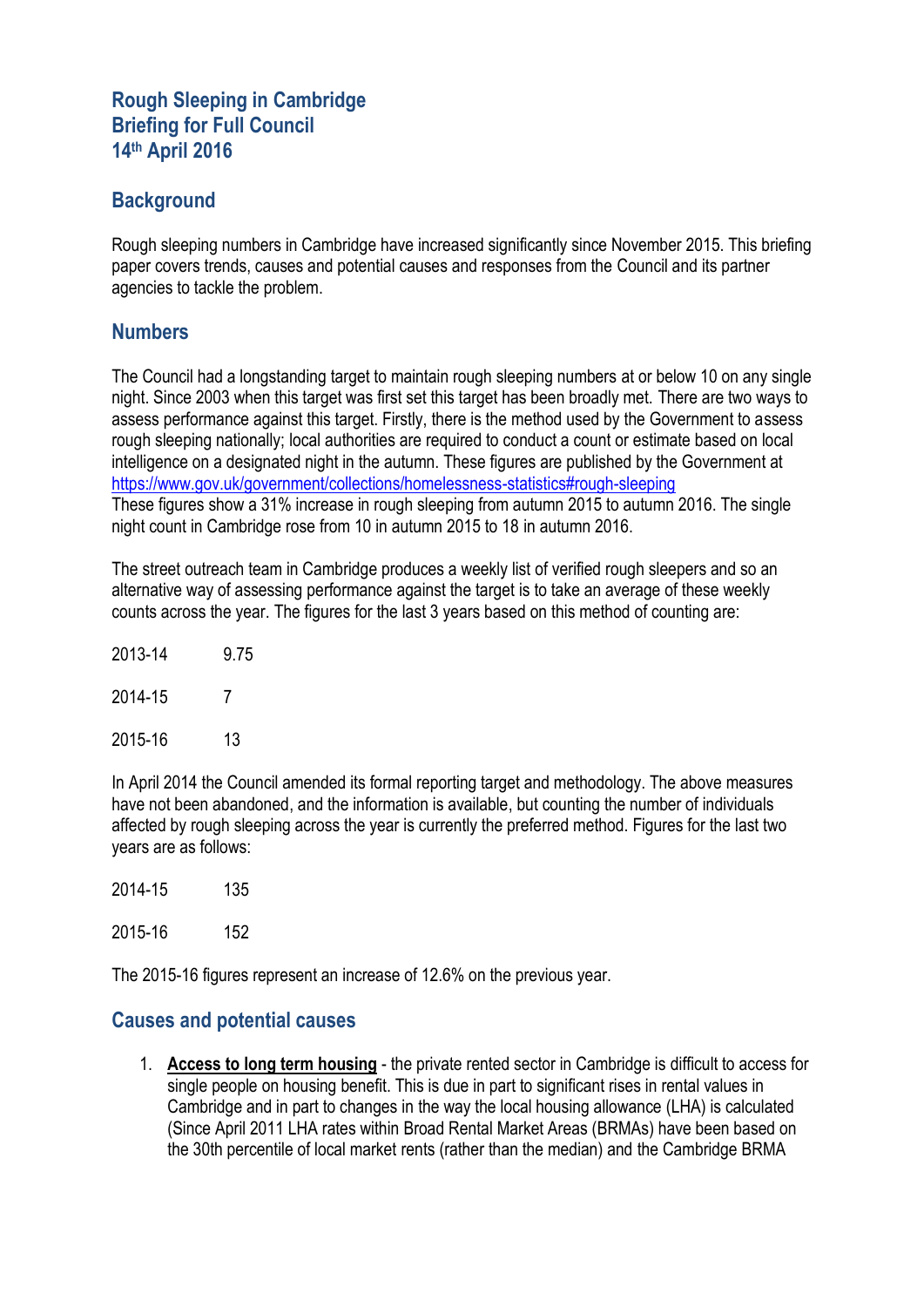covers a wide geographical area including areas where rents are much lower than those found in Cambridge City). LHA rates will be frozen for 4 years from this year.

An analysis of LHA rates and average market rents in Cambridge (Source: Right Move) on the 13<sup>th</sup> April 2016 revealed the following:

| <b>Monthly Local Housing Allowance amounts</b> |                                    |                       |  |  |
|------------------------------------------------|------------------------------------|-----------------------|--|--|
|                                                | Category Type of property          | <b>Monthly amount</b> |  |  |
| A                                              | Shared accommodation               | £348.92               |  |  |
| -R                                             | One-bedroom self-contained £546.21 |                       |  |  |

Source: Cambridge City Council website

|         | Room | Self-contained 1 bed flat (including |
|---------|------|--------------------------------------|
|         |      | bedsits)                             |
| Lowest  | £325 | £650                                 |
| Median  | £525 | £975                                 |
| Highest | £700 | £2730                                |

Source: Analysis of figures on Right Move

This is allied to the fact that demand for one bedroom social or affordable housing in Cambridge far outstrips supply – 55% of the housing register in December 2015 consisted of applicants with a need for a one bedroom property and in the calendar year 2015 only 38% of all lettings to Cambridge City applicants on Home-Link were into one bedroom properties. This compares unfavourably in the same periods, for example, to 2 bedrooms (35% waiting, 44% of lets) and 3 bedrooms (8% waiting, 15% of lets): Source *Strategic Housing Key Facts December 2015*  <https://www.cambridge.gov.uk/content/housing-research> (Tables HL2b p30 and HL6 (b) p37)

2. **People with no recourse to public funds (NRPF)** – since November 2015 there has been a significant increase in the numbers of verified rough sleepers (RSV) with NRPF on the streets of Cambridge as the tables below demonstrate:

| <b>Month</b>  | <b>NRPF RSV</b><br>monthly total |
|---------------|----------------------------------|
| Apr-15        | 8                                |
| May-15        | 3                                |
| <b>Jun-15</b> | 6                                |
| <b>Jul-15</b> | 6                                |
| Aug-15        | 4                                |
| Sep-15        | 9                                |
| Oct-15        | 1                                |
| <b>Nov-15</b> | 13                               |
| <b>Dec-15</b> | 16                               |
| $Jan-16$      | 13                               |
| Feb-16        | 20                               |
| Mar-16        | 24                               |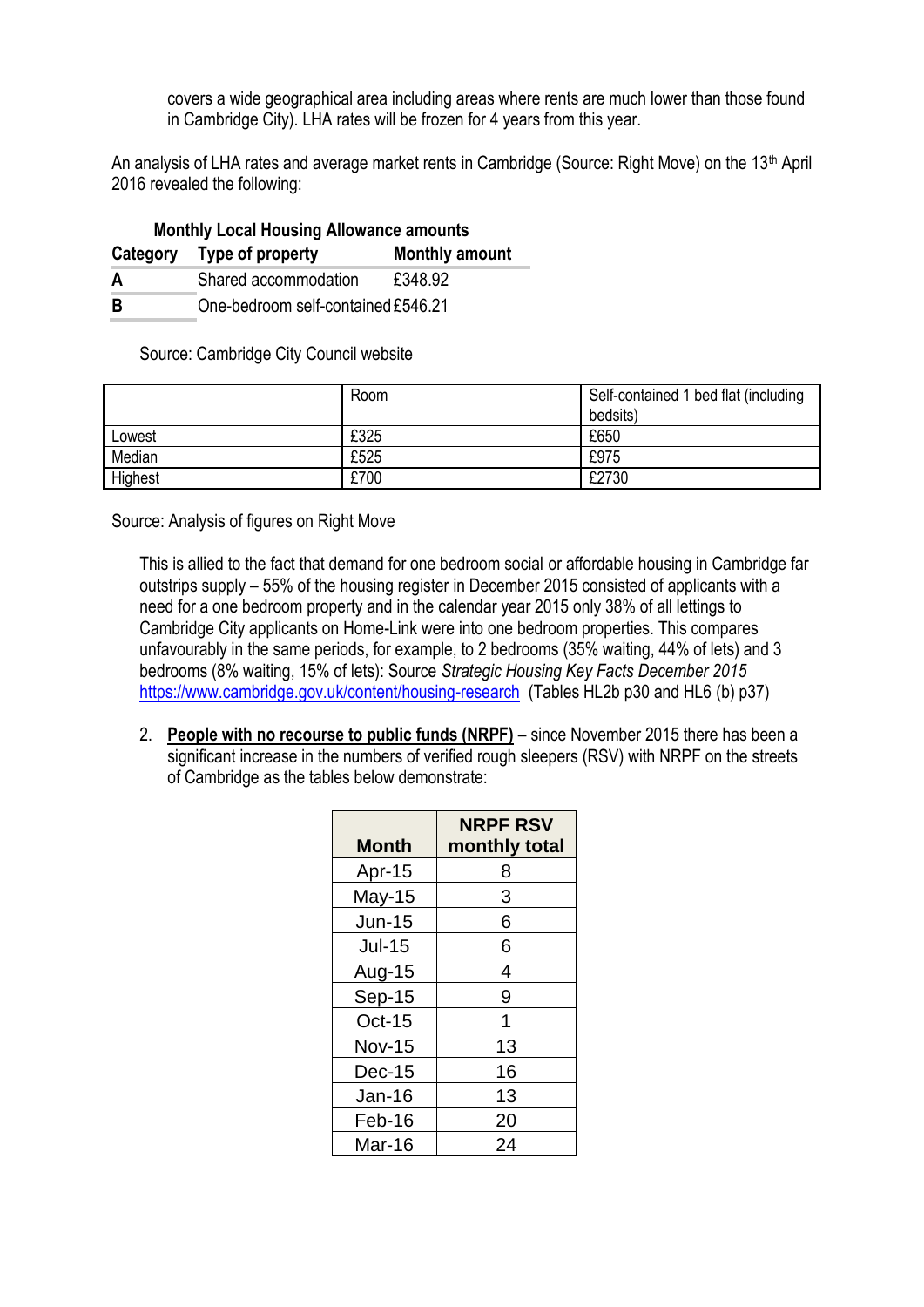

Source: Street outreach team weekly rough sleeping reports

Securing accommodation options for those with no recourse to public funds is extremely difficult because if the individual is not in 'genuine and effective employment' and, therefore, not economically active they will not be entitled to benefits and will not be able to fund their stay in accommodation.

3. **Rough sleeping and mental health** - There is some evidence that the number of people rough sleeping who have mental health problems has increased. The figures below show a marked increase across 2015-16 in numbers of rough sleepers with mental health problems. These figures have been extracted from street outreach team quarterly reports and are presented as monthly averages:

| Q1 (April to June 2015)       | 3.66  |
|-------------------------------|-------|
| Q2 (July to September 2015)   | 3     |
| Q3 (October to December 2015) | 19.66 |
| Q4 (January to March 2016)    | 7.33  |

These figures need to be treated with caution as they reflect the position over quite a short period of time and they do not, without further research, lead us to any conclusions about underlying causes.

# **Responses to rough sleeping**

At present the Council has identified a number of potential responses to rough sleeping. This is in addition to the single homelessness service, which since its inception in October 2013 has housed 176 Cambridge City referrals.

1. **Understanding more about the decline in presentations to Jimmy's Cambridge** - Across 2015 overall presentations to Jimmy's Cambridge have been going down (see table below). This may in part be explained by the higher numbers of people who have NRPF but the Council needs to understand more about the reasons driving this trend.